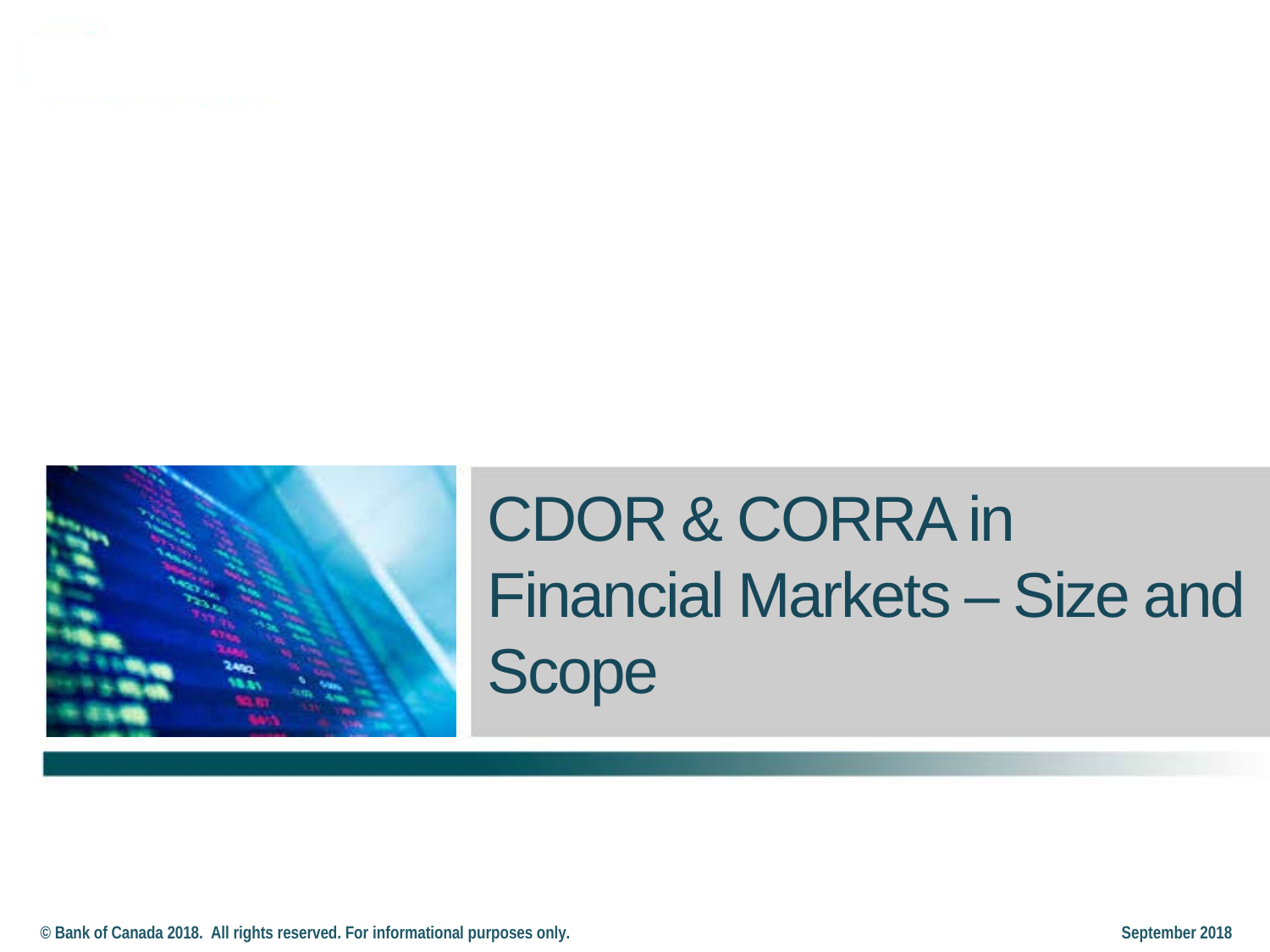## **Disclaimer**

- Results are for informational purposes only. May not include all products that reference floating rate benchmarks.
- Source is from a combination of survey data from CARR members, trade repositories, exchanges and Bloomberg.
- **The survey data are based on voluntary submissions of data, and** are not to be used for commercial purposes.
- **Amounts in CAD billions.**
- Numbers may not add up due to rounding.
- Data as of January 31, 2018, unless otherwise stated.

**© Bank of Canada 2018. All rights reserved. For informational purposes only. September 2018 © Bank of Canada 2018. All rights reserved. For informational purposes only.**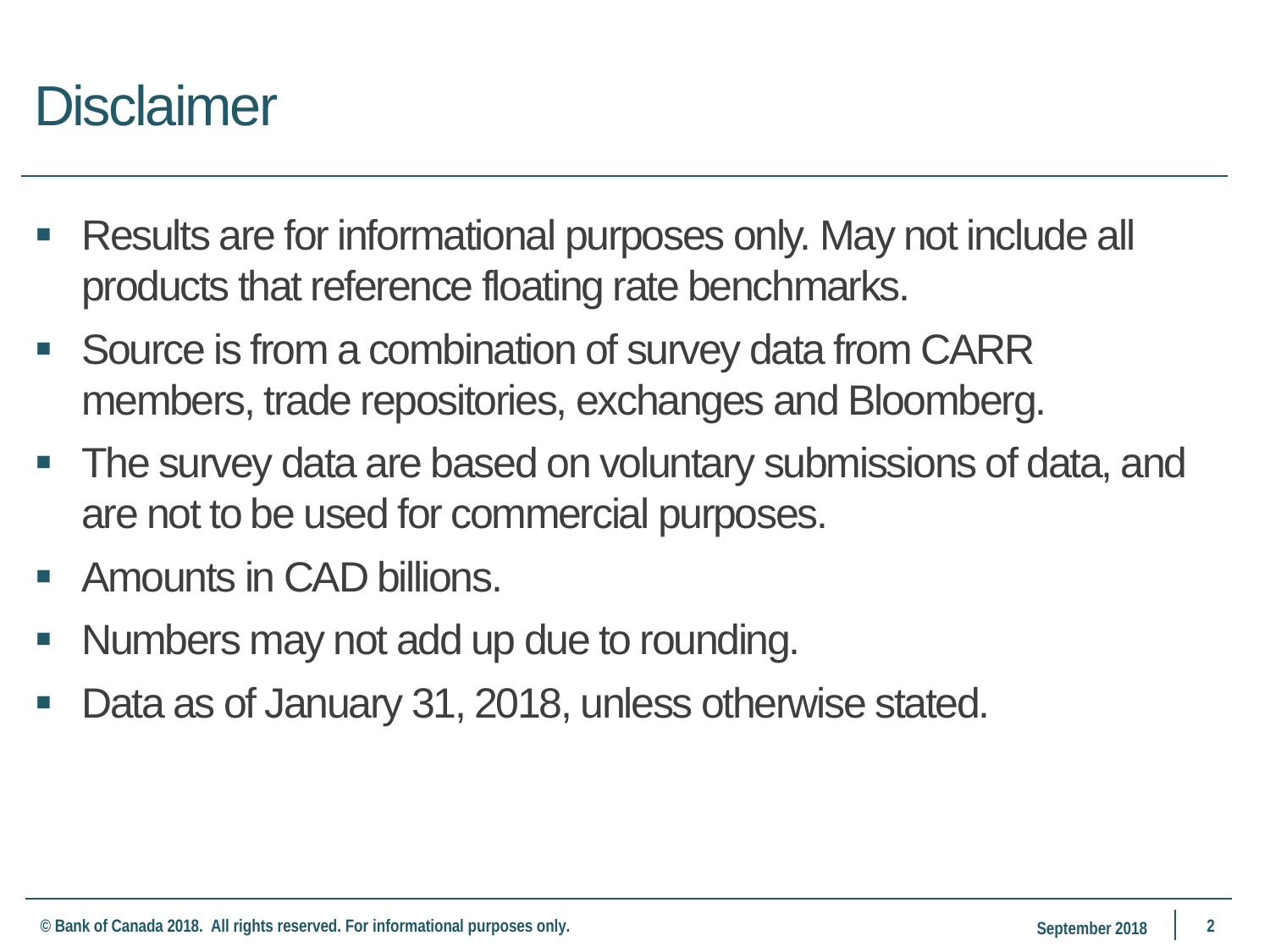#### Total outstandings of securities referencing CORRA / **CDOR**

| <b>Product</b>                       | <b>Outstandings</b><br>(CAD billions) |
|--------------------------------------|---------------------------------------|
| <b>OTC Interest Rate Derivatives</b> | 10,737                                |
| <b>Exchange Traded Derivatives</b>   | 1,089                                 |
| <b>Business Loans</b>                | 60                                    |
| <b>Consumer Loans</b>                | 1                                     |
| Deposits                             | 22                                    |
| <b>Bonds</b>                         | 137                                   |
| <b>Securitized Products</b>          | 131                                   |
| <b>Others</b>                        | 26                                    |
| <b>Bankers Acceptances</b>           | 103                                   |
| <b>Total</b>                         | 12,307                                |

Source: CARR data survey, OSC (trade repository data); TMX, Bloomberg,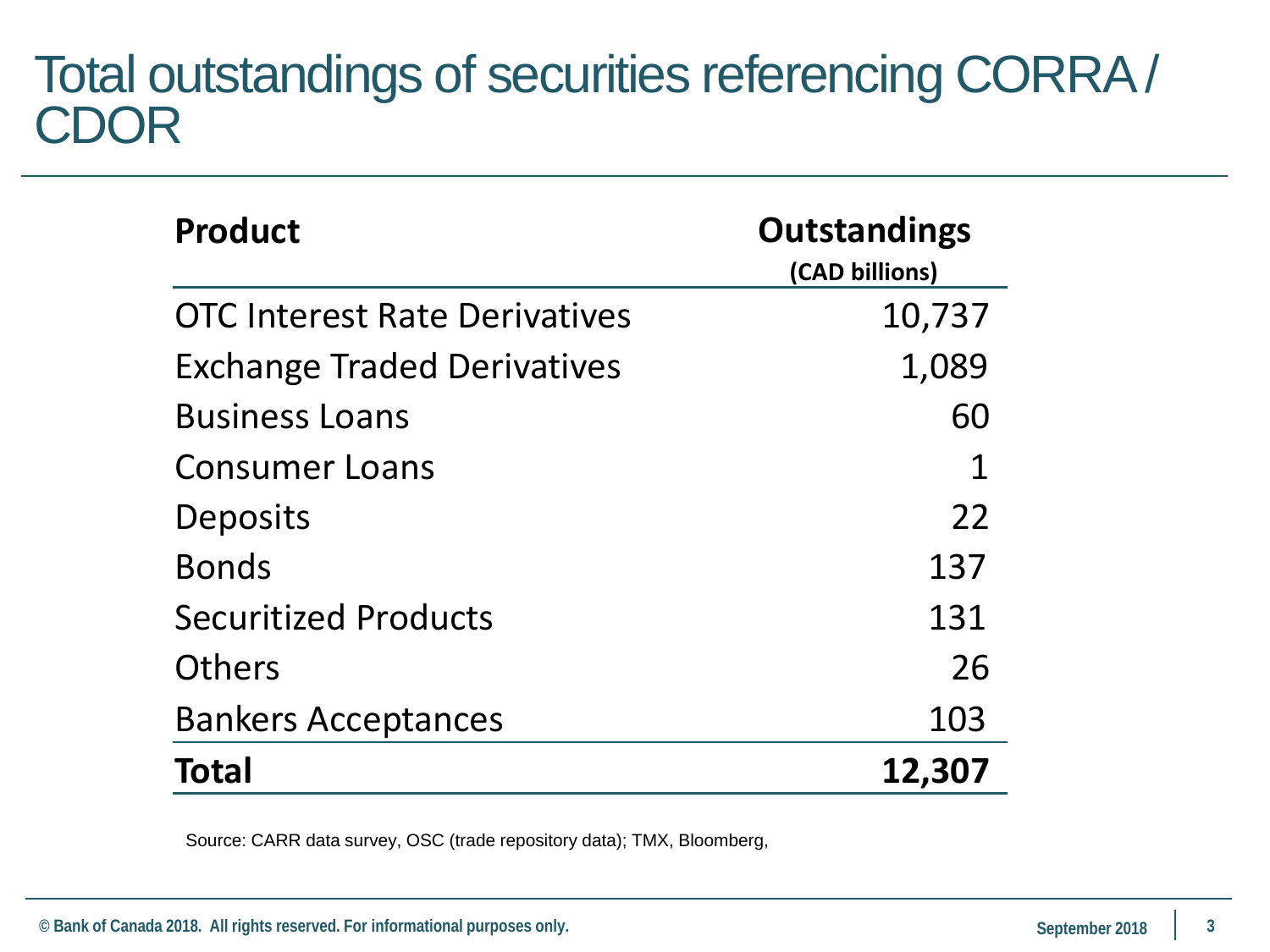## **OTC Derivatives**

|                              |               | <b>Repricing Index</b> |                |                      |    |
|------------------------------|---------------|------------------------|----------------|----------------------|----|
|                              | <b>Amount</b> | <b>CORRA</b>           | <b>1M CDOR</b> | <b>3M CDOR Other</b> |    |
| <b>Interest Rate Swaps</b>   | 9,449         | 13%                    | 15%            | 72%                  | 0% |
| <b>Interest Rate Options</b> | 59            | 0%                     | 14%            | 86%                  | 0% |
| <b>Cross Currency Swaps</b>  | 1,171         | 0%                     | 5%             | 95%                  | 0% |
| <b>Total Return Swaps</b>    | 45            | 0%                     | 30%            | 70%                  | 0% |
| <b>Other OTC Derivatives</b> | 12            | 0%                     | 57%            | 40%                  | 3% |
| Total                        | 10,737        |                        |                |                      |    |

Source: OSC (trade repository data), CARR data survey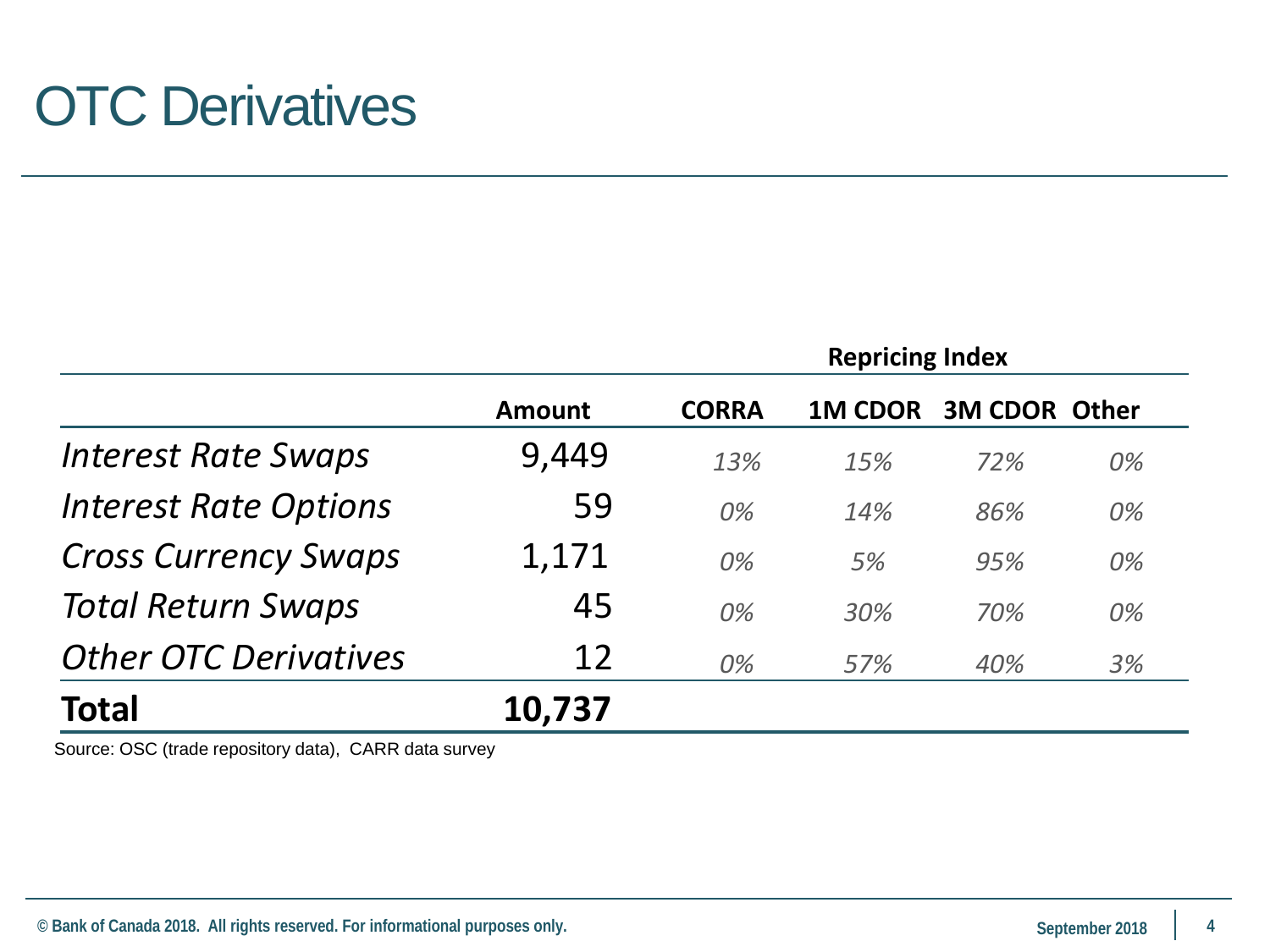## Exchange Traded Derivatives

|                              |               | <b>Repricing Index</b> |    |                       |    |
|------------------------------|---------------|------------------------|----|-----------------------|----|
|                              | <b>Amount</b> | <b>CORRA</b>           |    | 1M CDOR 3M CDOR Other |    |
| <b>Interest Rate Options</b> | 157           | 0%                     | 0% | 100%                  | 0% |
| Interest Rate Futures        |               |                        |    |                       |    |
| (BAX)                        | 932           | 0%                     | 0% | 100%                  | 0% |
| <b>Total</b>                 | 1,089         |                        |    |                       |    |

Source: TMX [May 2018]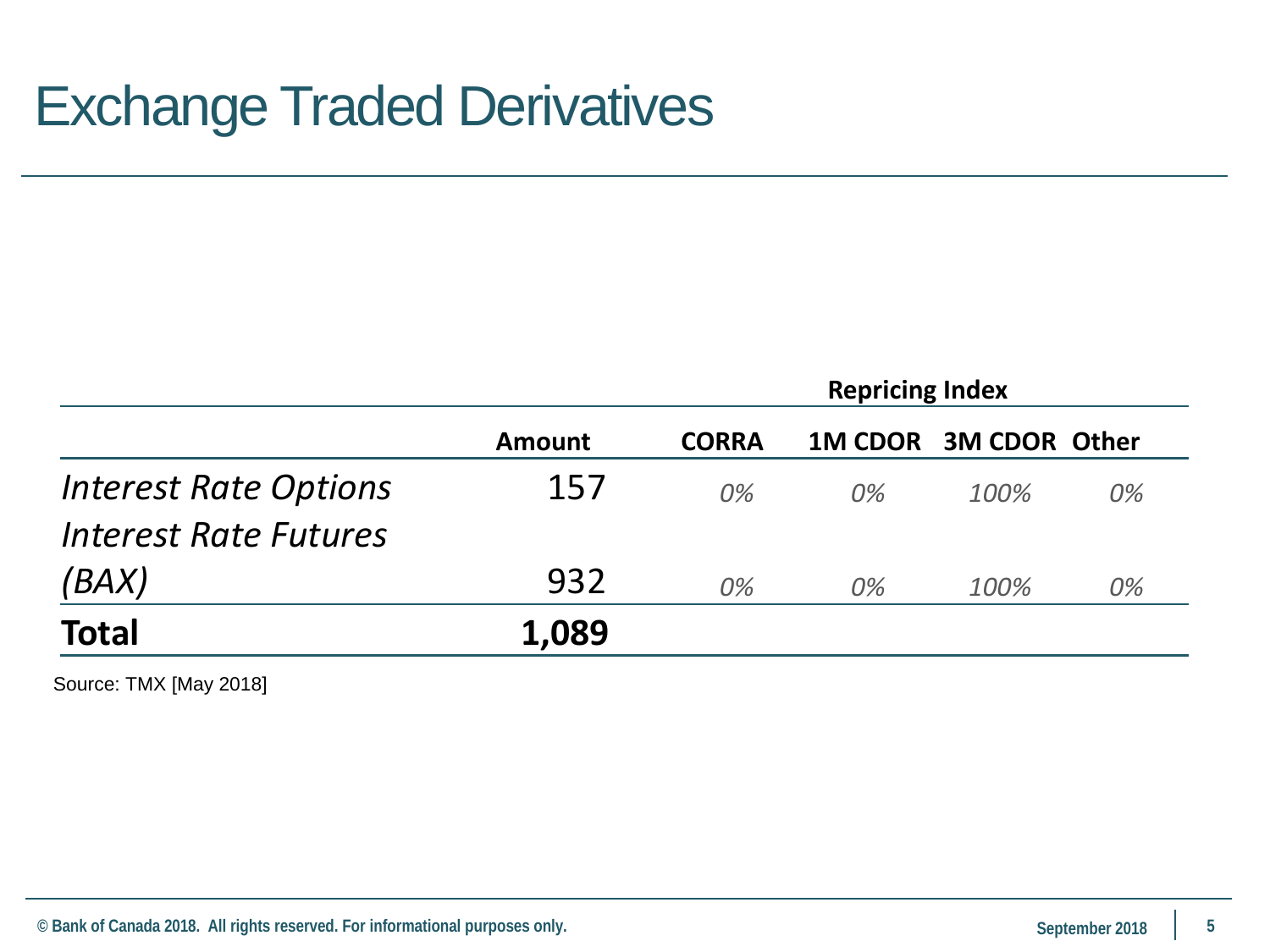#### Loans

|                         |               | <b>Repricing Index</b> |                |                      |     |
|-------------------------|---------------|------------------------|----------------|----------------------|-----|
|                         | <b>Amount</b> | <b>CORRA</b>           | <b>1M CDOR</b> | <b>3M CDOR Other</b> |     |
| <b>Consumer Loans</b>   | 1             | 0%                     | 44%            | 0%                   | 56% |
| <b>Business Loans</b>   |               |                        |                |                      |     |
| <b>Syndicated Loans</b> | 39            | 0%                     | 84%            | 13%                  | 3%  |
| Nonsyndicated           |               |                        |                |                      |     |
| <b>Business Loans</b>   | 14            | 0%                     | 98%            | 2%                   | 0%  |
| Nonsyndicated           |               |                        |                |                      |     |
| <b>CRE/Commercial</b>   |               |                        |                |                      |     |
| <b>Mortgages</b>        | 1             | 0%                     | 100%           | 0%                   | 0%  |
| <b>Other Business</b>   |               |                        |                |                      |     |
| Loans                   | 6             | 0%                     | 29%            | 1%                   | 70% |
| Total                   | 61            |                        |                |                      |     |

**© Bank of Canada 2018. All rights reserved. For informational purposes only. September 2018 6 © Bank of Canada 2018. All rights reserved. For informational purposes only.**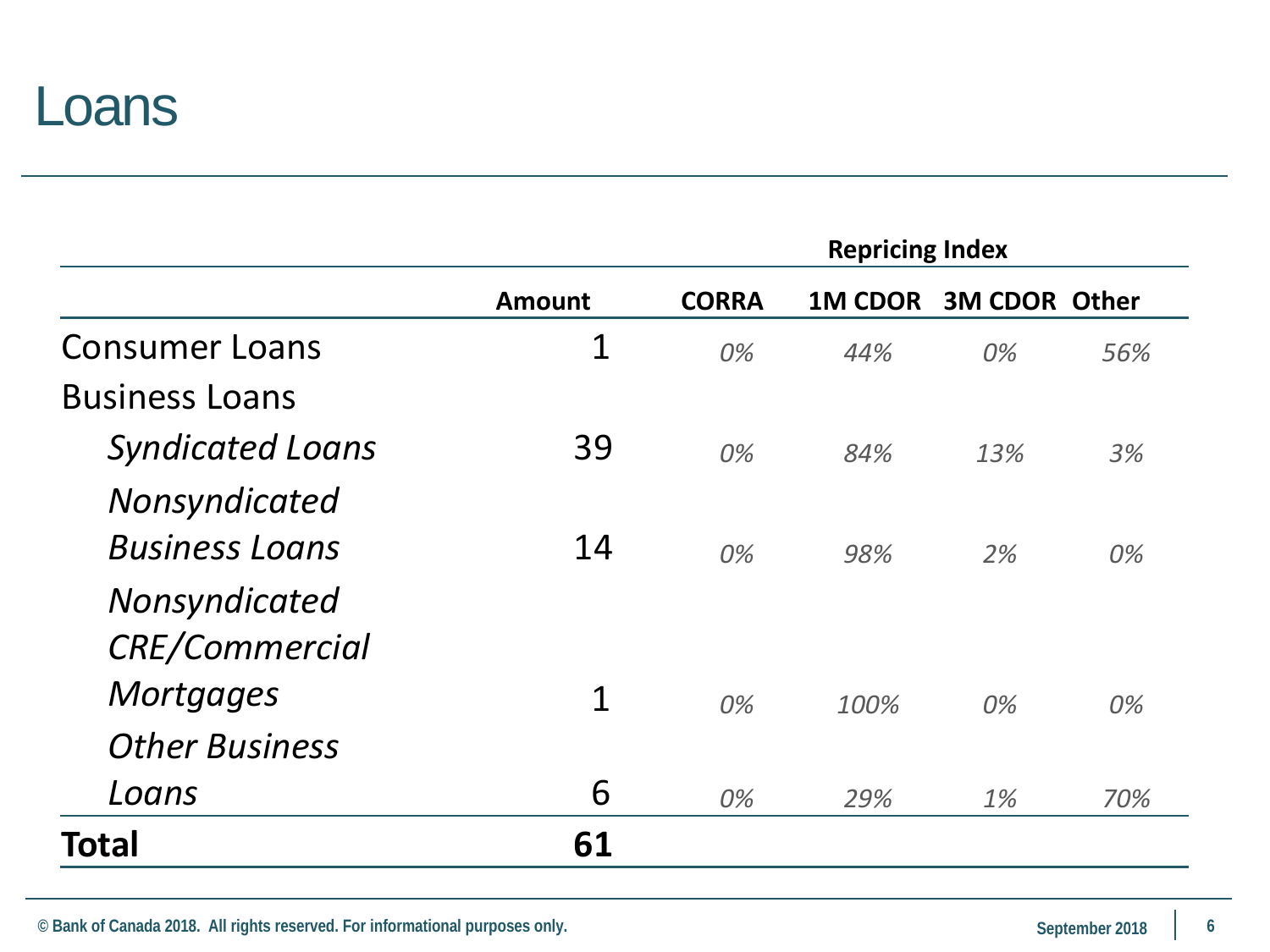

|                                |               | <b>Repricing Index</b> |     |                       |    |
|--------------------------------|---------------|------------------------|-----|-----------------------|----|
|                                | <b>Amount</b> | <b>CORRA</b>           |     | 1M CDOR 3M CDOR Other |    |
|                                |               |                        |     |                       |    |
| <b>Floating Rate Deposits</b>  |               |                        |     |                       |    |
| and Term Deposits <sup>1</sup> | 11            | 30%                    | 24% | 38%                   | 8% |
| <b>Interest Bearing</b>        |               |                        |     |                       |    |
| <b>Accounts</b>                | 11            | 77%                    | 23% | 0%                    | 0% |
| <b>Total</b>                   | 22            |                        |     |                       |    |

<sup>1</sup> Includes "other" deposits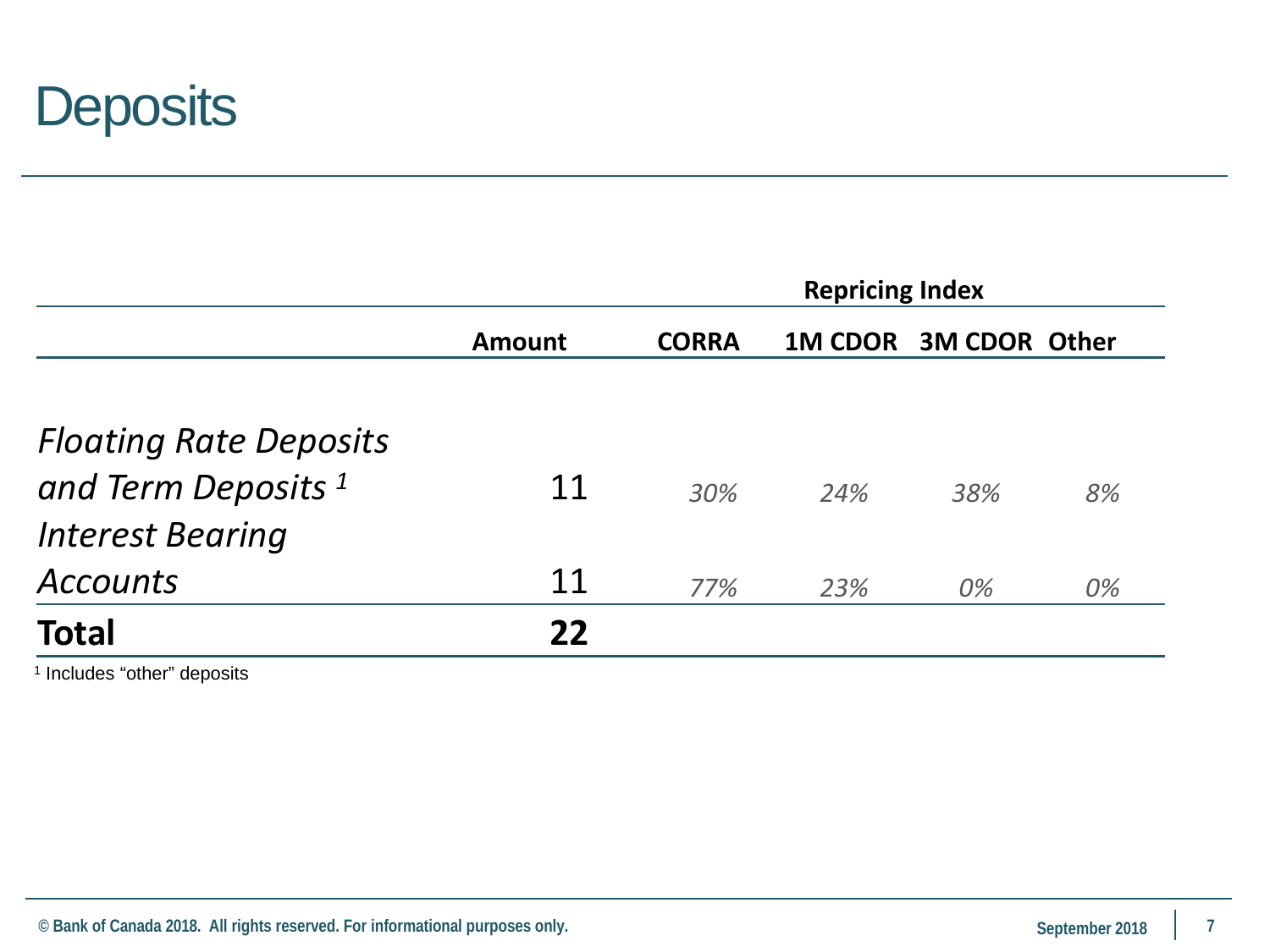#### **Bonds**

|                            |        | <b>Repricing Index</b> |                       |     |    |
|----------------------------|--------|------------------------|-----------------------|-----|----|
|                            | Amount | <b>CORRA</b>           | 1M CDOR 3M CDOR Other |     |    |
| <b>FRNs / subordinated</b> |        |                        |                       |     |    |
| debt                       | 137    | 0%                     | 5%                    | 88% | 6% |
| <b>Total</b>               | 137    |                        |                       |     |    |

Source: Bloomberg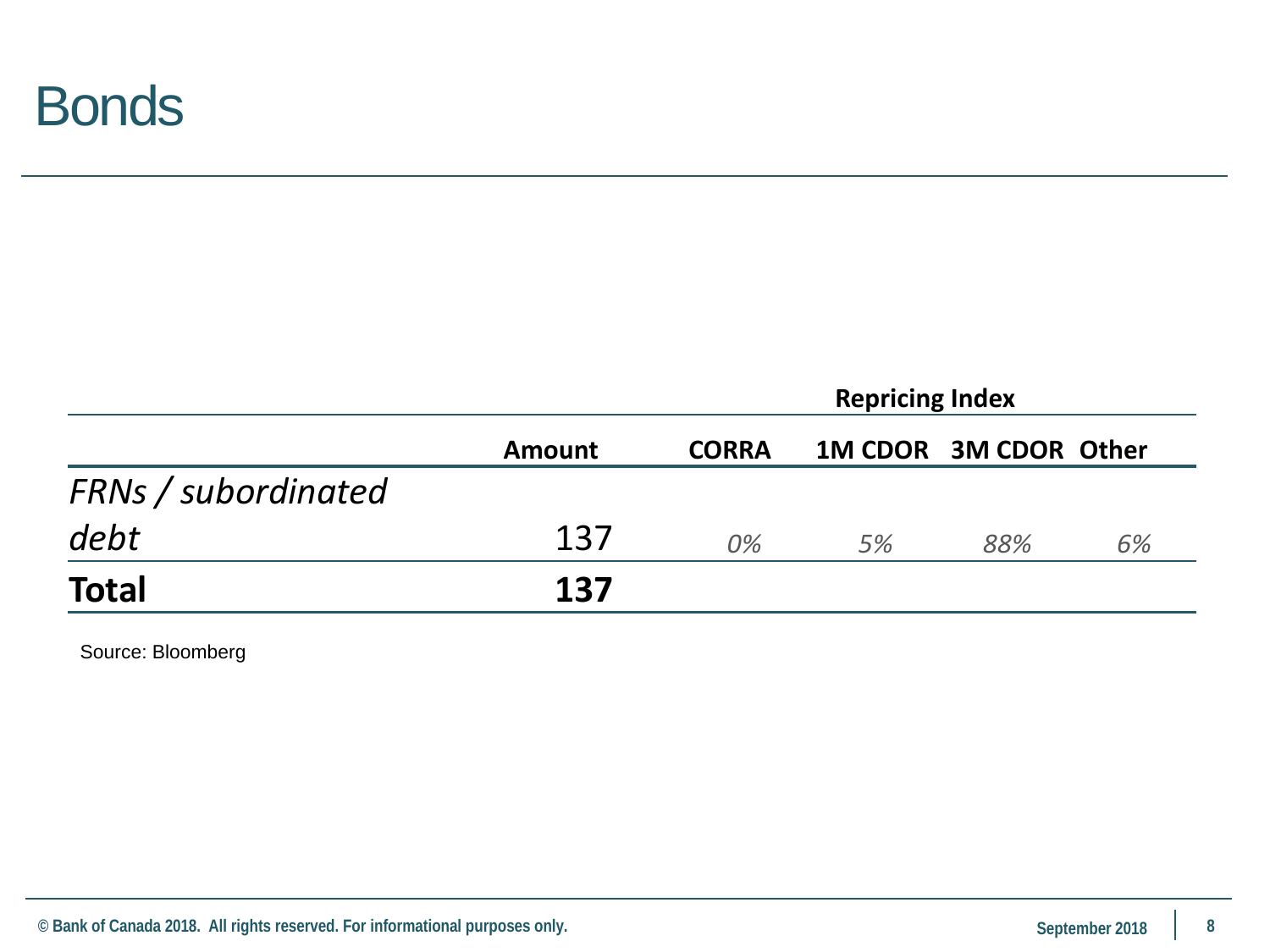## Securitized Products

|                                   |               | <b>Repricing Index</b> |                |                      |    |
|-----------------------------------|---------------|------------------------|----------------|----------------------|----|
|                                   | <b>Amount</b> | <b>CORRA</b>           | <b>1M CDOR</b> | <b>3M CDOR Other</b> |    |
| Mortgage-Backed                   |               |                        |                |                      |    |
| <b>Securities</b>                 | 88            | 0%                     | 86%            | 14%                  | 0% |
| <b>Asset-Backed Securities</b>    | 14            | 1%                     | 94%            | 3%                   | 3% |
| <b>Commercial Mortgage-</b>       |               |                        |                |                      |    |
| <b>Backed Securities</b>          | 8             | 0%                     | 100%           | 0%                   | 0% |
| Collateralized Loan               |               |                        |                |                      |    |
| <i><b>Obligations</b></i>         | 7             | 0%                     | 100%           | 0%                   | 0% |
| <b>Collateralized Mortgage</b>    |               |                        |                |                      |    |
| <i><b>Obligations</b></i>         | $\mathbf 1$   | 0%                     | 100%           | 0%                   | 0% |
| <b>Other Securitized Products</b> | 12            | 0%                     | 100%           | 0%                   | 0% |
| Total                             | 131           |                        |                |                      |    |

Source: CMHC, Bloomberg. CARR Data Survey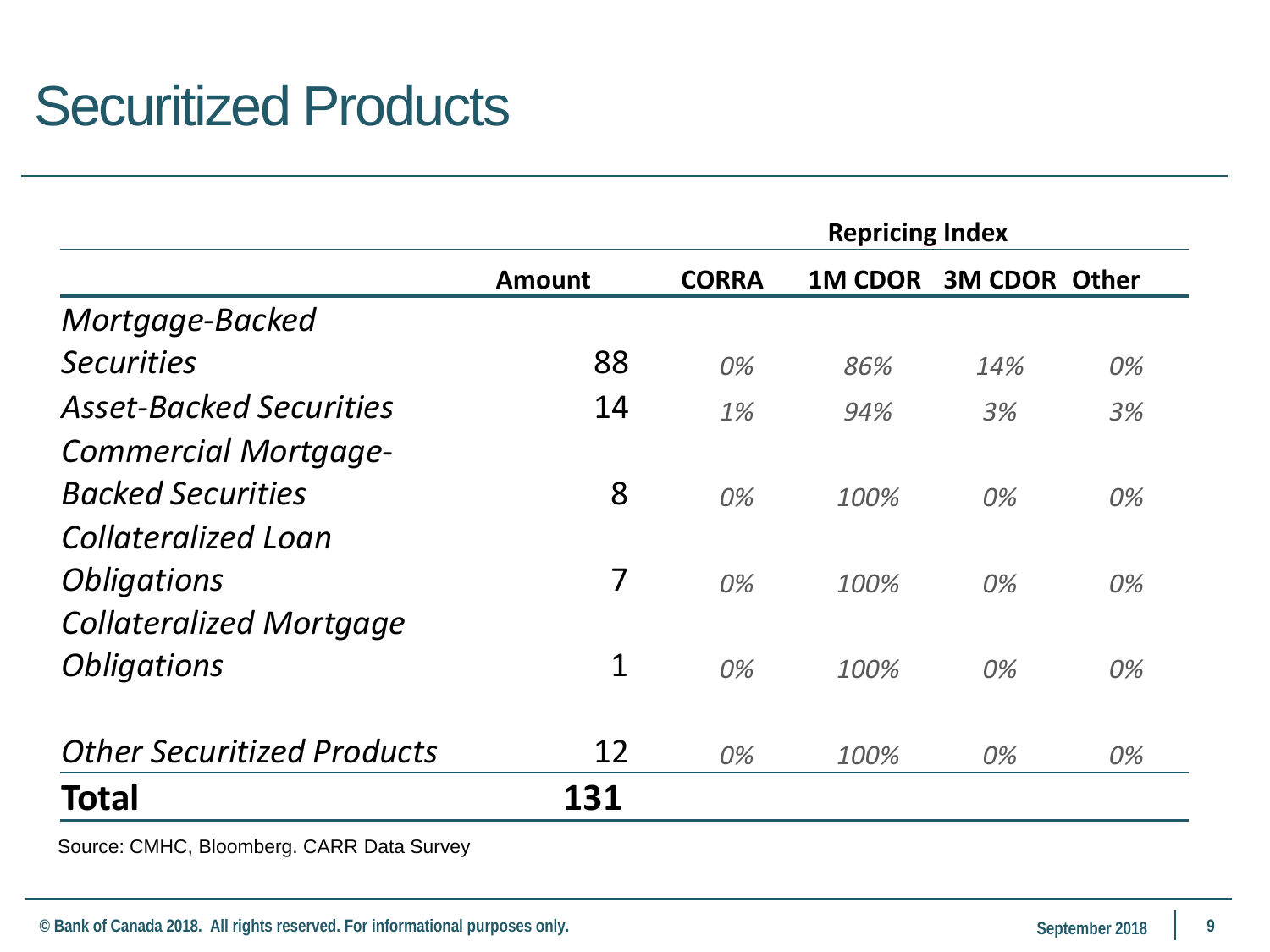### Bankers Acceptances

|                            |        | <b>Repricing Index</b> |                               |     |    |
|----------------------------|--------|------------------------|-------------------------------|-----|----|
|                            | Amount |                        | 1M CDOR 2M CDOR 3M CDOR Other |     |    |
| <b>Bankers Acceptances</b> | 103    | 77%                    | $11\%$                        | 12% | 1% |
| <b>Total</b>               | 103    |                        |                               |     |    |

Source: CARR Data Survey. The amount is the gross amount of BAs issued and includes those BAs retained by the issuing bank on its balance sheet